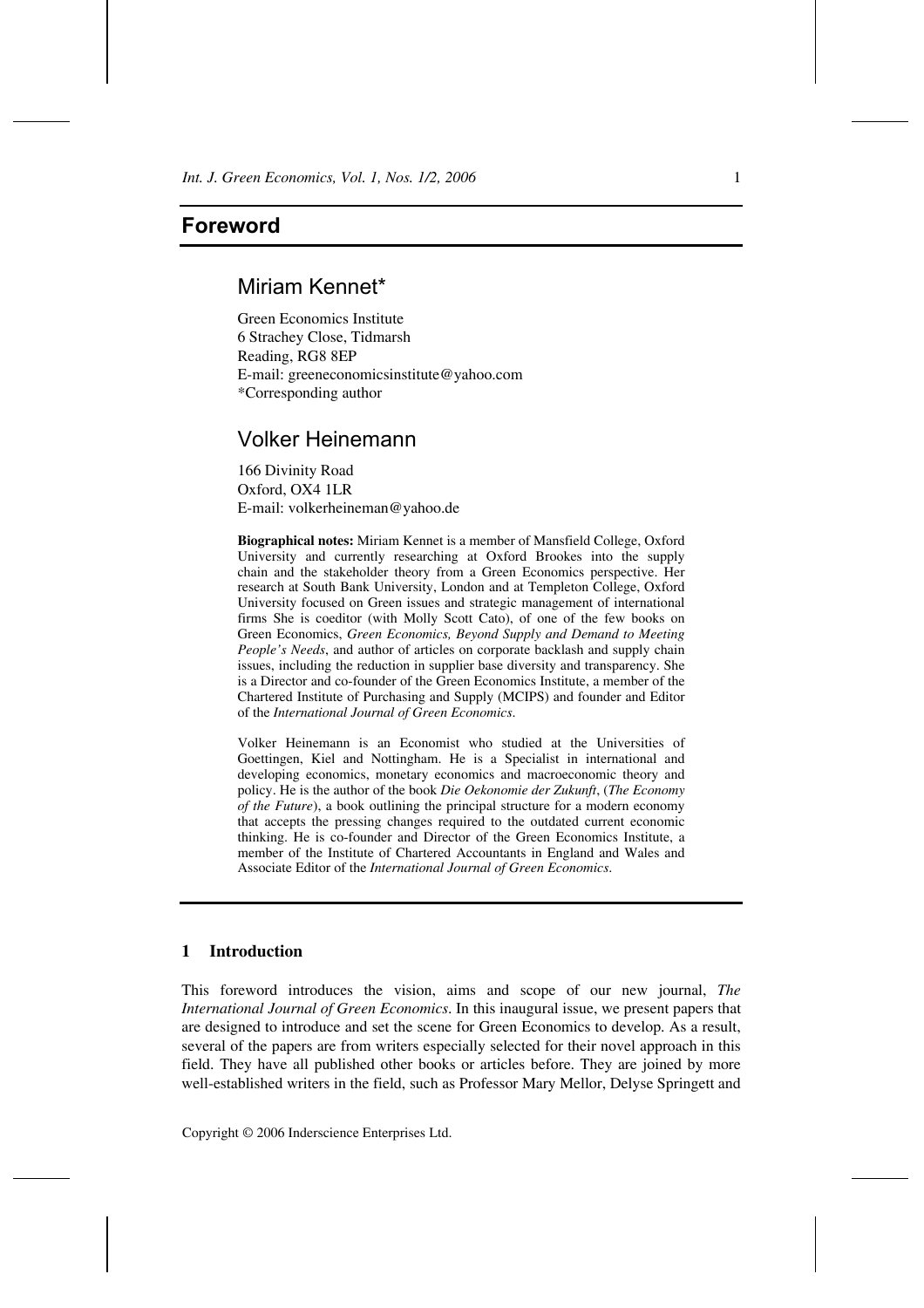Philip Lawn. Subsequent issues will explore the subjects they raise in more depth and will include such well-known writers as Hazel Henderson, David Toke, John Barry and Professor Maria Mies, for example. The journal attempts to develop a progressive alternative to conventional economics with the aim of achieving a more sustainable and equitable society.

Our vision for this new journal is to facilitate debate about alternative perspectives to existing and future economic questions and problems. New and alternative views are required to address the situation effectively in an economic and natural environment that is under constant evolutionary change and to remove the normative bias that has been accumulated over time in conventional economics. Many of the current problems both the national and international economies face cannot adequately be explained by the standard mainstream economic tools, theories and concepts. The main reason for this is that past development of economic thinking has manoeuvred itself, by the application of a very limited and narrow set of methods and tools to every question considered, into a situation where the wider scope and context of issues is not considered. A more holistic approach is required to understand the much more complex problems of today. In addition, traditional values have been quietly introduced into the structure and the assumptions of far too many models. At a time when the economy faces post-industrial problems with a shift of the basic economics assumption of scarcity, from goods markets to the labour market in an increasing number of countries, traditional assumptions are hindering a correct assessment of the situation the society faces. The social, technological and environmental challenges will not be resolved. There is a tendency in conventional economic thinking to deny these problems or suggest solutions that preserve the existing path the economy has taken. There is also a tendency to suggest the same solutions, unchanged over time, in any region of the world. Conventional economics is surprisingly deprived of time, geographic location and any historic or social context.

Given the severe deficiencies of the work of the existing academic economics discipline, a new approach beginning right from the start is suggested. The existing discourse between contradicting schools of thought and the ever-increasing discontent between economists requires a substantially new look at the entire subject.

This journal will therefore include papers on basic concepts and methods, critique of existing principles and beliefs (the content for this inaugural issue) as well as case studies dealing with issues of the application of practical economic policies and their implementation (content of subsequent issues).

The general theme will always be the modernisation of the academic principles to bring them in line with the world where we live and to do so without excluding awkward and difficult real-life issues, questions and problems, and without including the usual value-ridden normative concepts.

There are many journals dealing with economics and several dealing with environmental or ecological issues. However, we wanted to provide an analytical journal, which could take a really radical stance on major issues and to go beyond individual isolated and unconnected literatures such as:

- the managerial solutions of environmental economics offering sustainable development, or mathematical prescriptions and solutions or managing the environment for business as usual as advocated in business schools
- the mathematical and formulaic solutions offered and rewarded by mainstream economic practices coming from university economics departments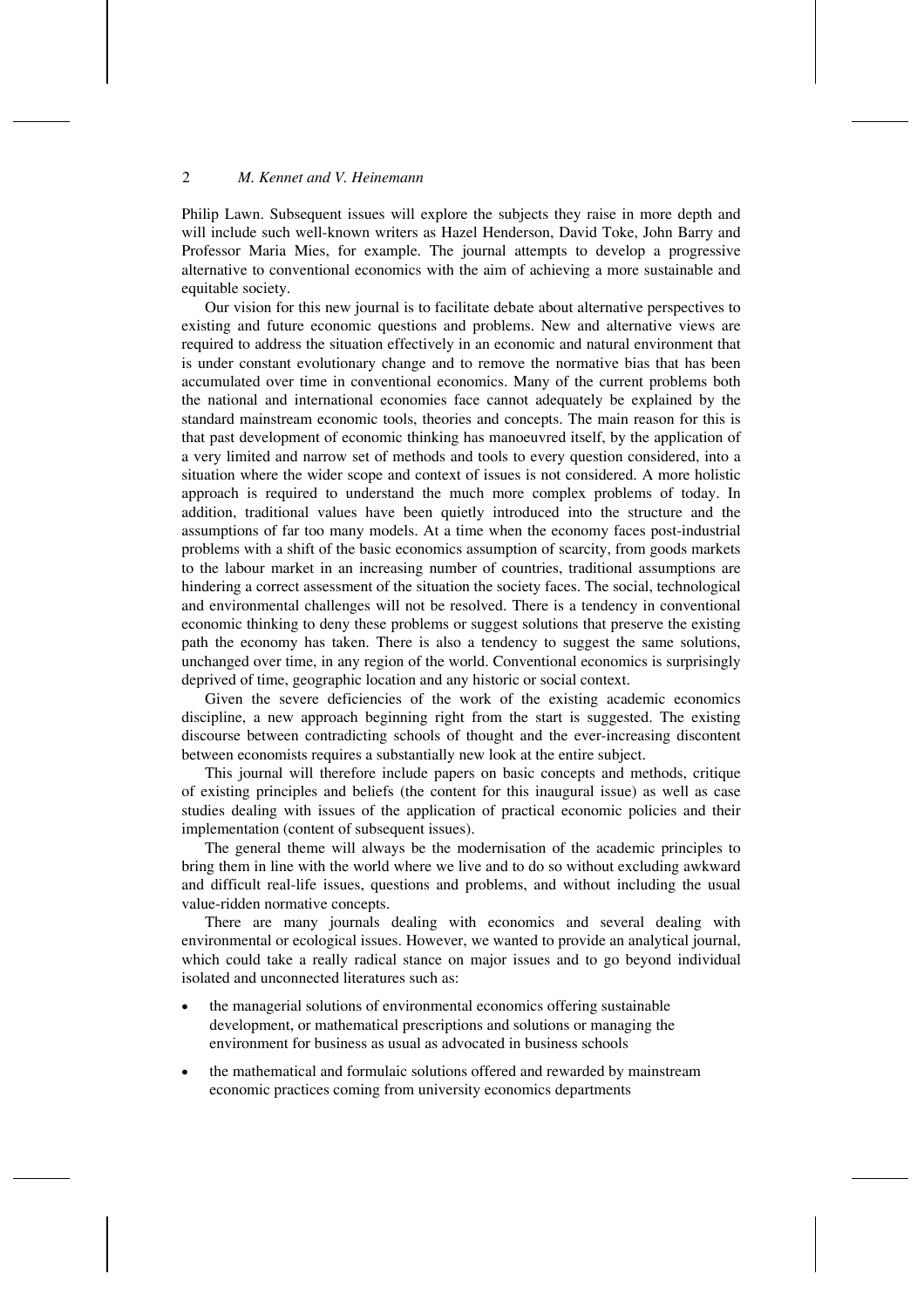• the mainly critical stance of alternative protest based more in social theory than in practical economics problem solving.

We aim to create a solution-based real-world, problem-solving economics that speaks the language of other 'different' viewpoints and fills a much needed gap in the literature.

We felt that the most recent UK Research Assessment criteria has split economics into a science concerned with mathematics and statistics, removing humans and nature from this social science and from the geography and environment, on which all economic activity is based and founded and without which there is no success or wealth creation. Xenophon's work, *Oikonomikos* (369 B.C.E) was the origin of the word economics, which can be translated by Estate Management or household management and efficiency using administrative authority in order to interact with nature and agriculture. Green Economics rediscovers these meanings. Aristotle (384–322 B.C.E) in *Nichomachean Ethics*, distinguished between three types of economic justice: distributive or geometric; rectificatory justice or arithmetic proportion; and justice in exchange or harmonic; and three types of economies:

- 1 *Oikonomia*, the management of the household, which is the essential part of economics, with the other part being.
- 2 Wealth acquisition through exchange, which was regarded as unnatural as it involved gain through someone else's expense, and high levels of consumption were not regarded as part of the good life and therefore wealth acquisition should be limited.
- 3 The good life, the highest human good or *eudaemonia*, which was often translated as happiness and attainable through virtuous activities that had the double meaning of capability for a particular goal and also one's moral capability as a person and trade activity – also nothing to do with maths and statistics.

These original economics definitions have salience in our search for new perspectives in economics. Sen (1987) suggested that most economic concepts have polarity of roots either in an ethics origin, or an engineering root. The development of modern neo-classical economics was influenced by Bentham (1748–1832) and the marginal revolution. Bentham's theory of psychological hedonism analysed all behaviour in terms of pursuit of pleasure or pain. His systematic application of the greatest happiness principle of utility was used in ethics and political economy. We argue that economics has to be integrated with the rest of the 'life world' and also has to be holistic in order to provide practical solutions that have a wider practical usefulness.

We would fundamentally disagree with departmentalising economics. We argue for a radical reform of economics. We build on ideas of ecologism, conservation, socialism, feminism, political economy, civil society and counter hegemony, as well as all aspects and limits of natural science. These areas are indivisible – not one of them can be simply a social or positivist science. They are an indivisible unit, which must now be explored in a holistic manner.

As Harrison (1992, p.365) has argued, "it means creating the framework for a more interdisciplinary approach to research and first degrees. The demands of the environment will break down the compartmentalisation of knowledge. It could well become the science overarching all the others. As part of this, we desperately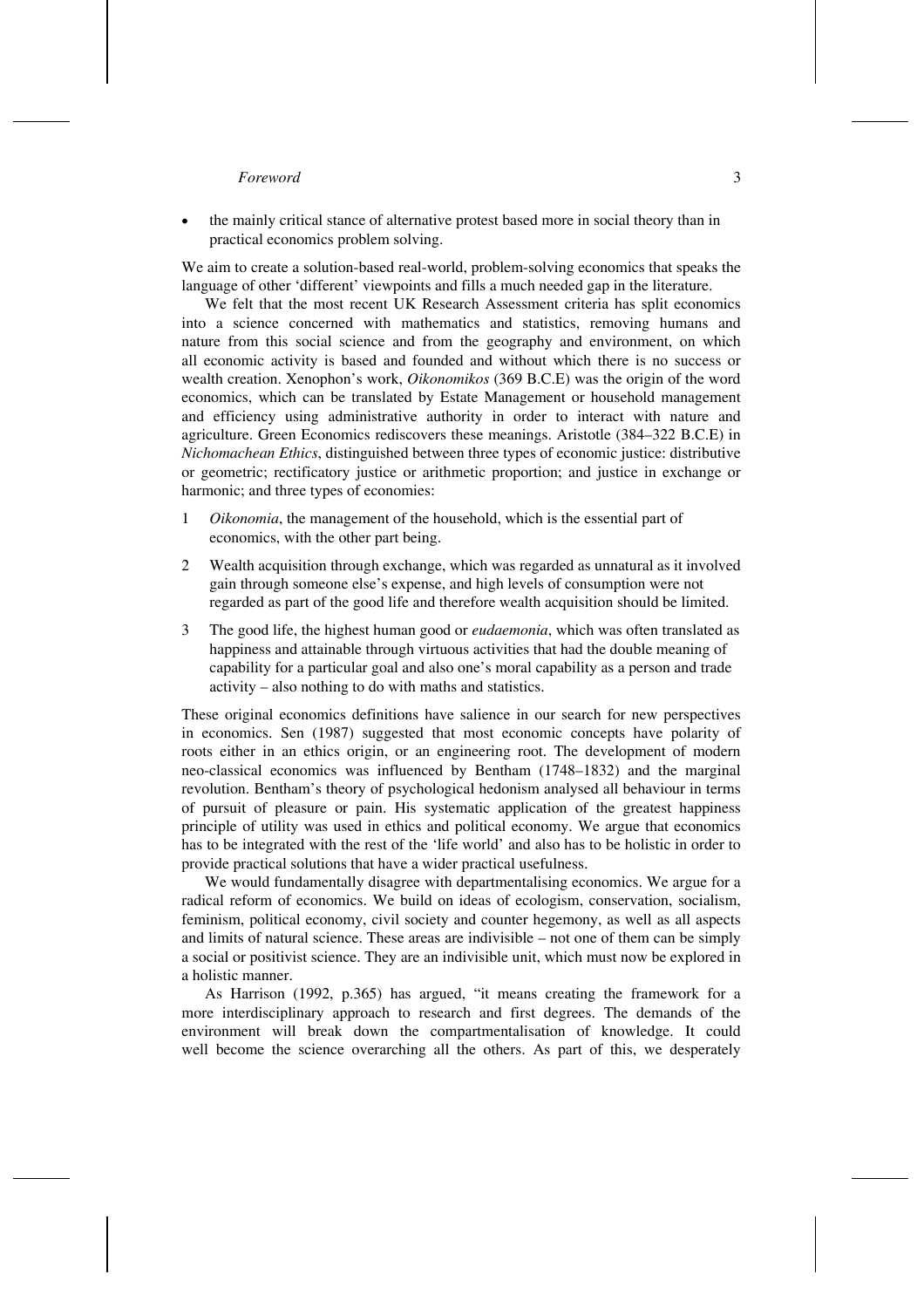need an overarching science of human interactions with the environment combining socio-economic and technological studies with dynamic analysis of the physical environment." The institute will try to foster the realisation of Harrison's vision.

## *1.1 The aims of the journal*

The practical objectives of the *IJGE* are to establish an effective channel of communication among policy makers, government agencies, academic and research institutions concerned with the running and impact of the economy on all sections of society. It aims to bridge the gap that exists between academic economic theory and literature with more practical requests for suggestions for the implementation of modern economic concepts in the political sphere, within the general economic debate and structures of political power and public discussion.

The development of an objective alternative view for our times and the future, in contrast to the traditional, backward-orientated, normatively biased view of economics is the prime objective. The study of Green Economics naturally has to be very multi and interdisciplinary in nature, as the problems it addresses are partly social in aspect and causes, partly scientific in technical development, partly environmental as this is a fundamental limit to all human activity, and partly economic and historical in how the current situations have evolved and are functioning. Green Economics is also particularly influenced by developments in ethical thinking and values and in anthropology in its explanations of past and future trends.

The *IJGE* takes a truly global perspective on all activities it undertakes, as modern economies are interdependent and internationally linked, having meaning in this context by not only considering aspects and considerations relevant to the so-called 'Western world' and only assuming that all other parts of the world can be explained or even scientifically analysed on similar grounds. We use an approach appreciating specific differences in other parts of the world in order to generate a real, sophisticated and objective understanding of the subject as a whole, rather than imposing one narrow set of conventions to a wider range of countries and people, effectively reducing their freedom further. The Green Economics discipline therefore has to be 'truly' international in scope and in the solutions it proposes; even simple terms, such as 'global', are already twisted in the conventional debate, to an extent that it becomes impossible to use them without a detailed explanation of the normative intentions behind such strategic use of terms and definitions. The editorial board consists of a host of academics and practitioners, government members, policy makers and campaigners from around the world in order to meet the demands and the wide scope of the subject as explained above.

## *1.2 The scope of the journal*

The *IJGE* publishes original papers, review papers, technical reports, case studies, educational papers, conference reports, book reviews, notes, commentaries and news. Special issues will be devoted to subjects, such as globalisation and international economics, ecological economic concepts, equity, sustainability, long-termism and intergenerational equity, community, economic goals and well-being, social and environmental justice versus definitions of freedom, *etc.*, depending on practical requirements and developments in the political field.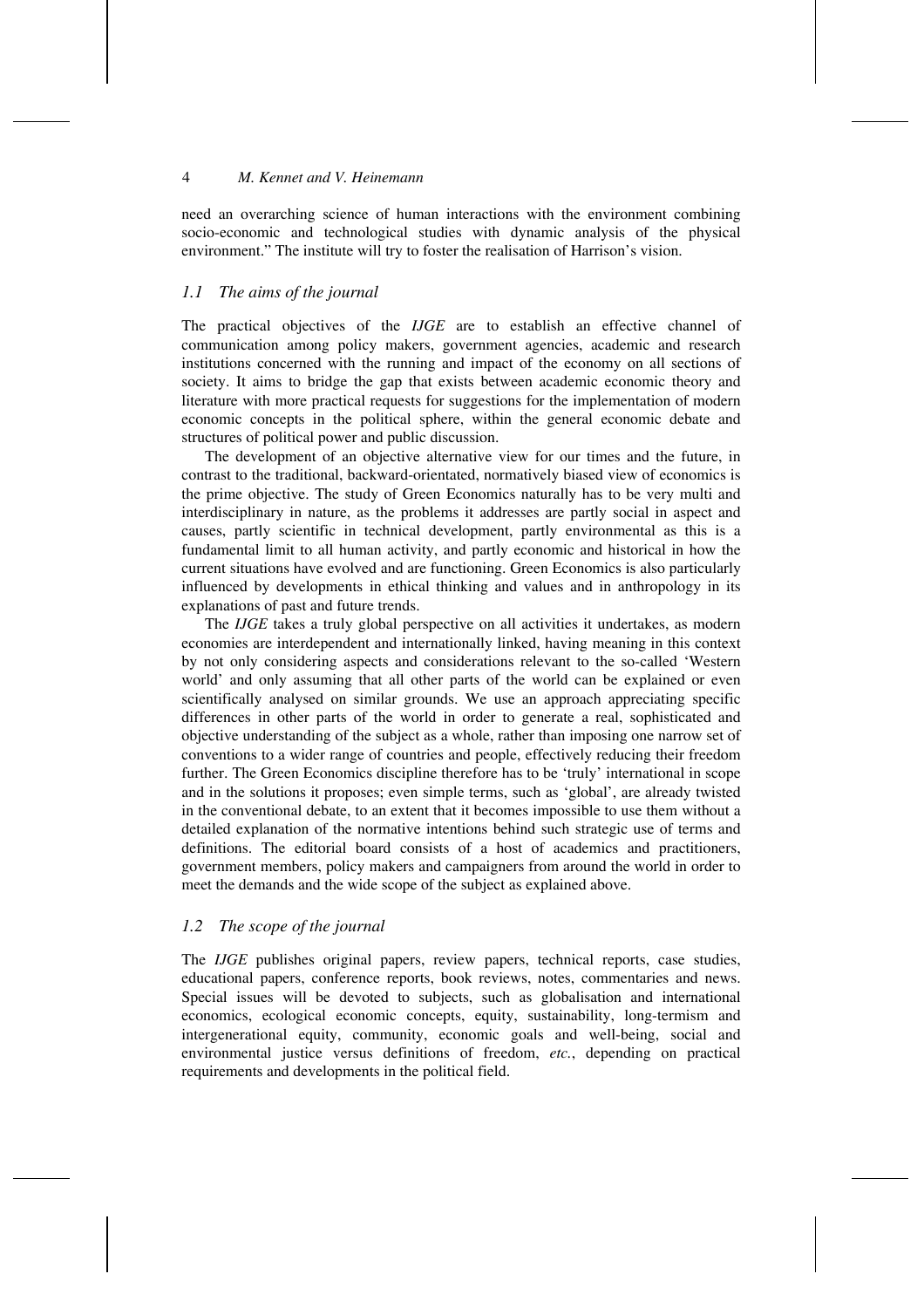Subjects and issues dealt with include:

- Theories and concepts
	- a Environmental economics, Ecological economics and Green economics
	- b Welfare economics
	- c Development economics
	- d Fair trade issues
	- e Freedom/social justice
	- f Classical (neo-classical, neo-liberal) theoretical concepts and their limitations
	- g Eco-feminism and women's economics
	- h Patriarchy and accumulation: problems in resource allocation
	- i Trickle-down theories
	- j New theories of human needs hierarchy versus supply and demand
	- k Democracy and privatisation
	- l International governance and managed trade
	- m Offshoring/outsourcing and the multinational enterprise.
- New initiatives and cases, experience and applications
	- a Green economic policies
	- b Eco taxes
	- c Tobin tax and other innovative solutions
	- d Resource management
	- e New economic indicators
	- f Site here to sell here
	- g Reuse, recycle, repair
	- h Quality of life and consumerism
	- i Human happiness
	- j Coops
	- k New paradigms of the economy: nature, biosphere, non-human species, minorities, women.
- Critique of corporate activity
	- a Stakeholder perspectives
	- b Roles and activity within multinational enterprises
	- c Promoting consumerism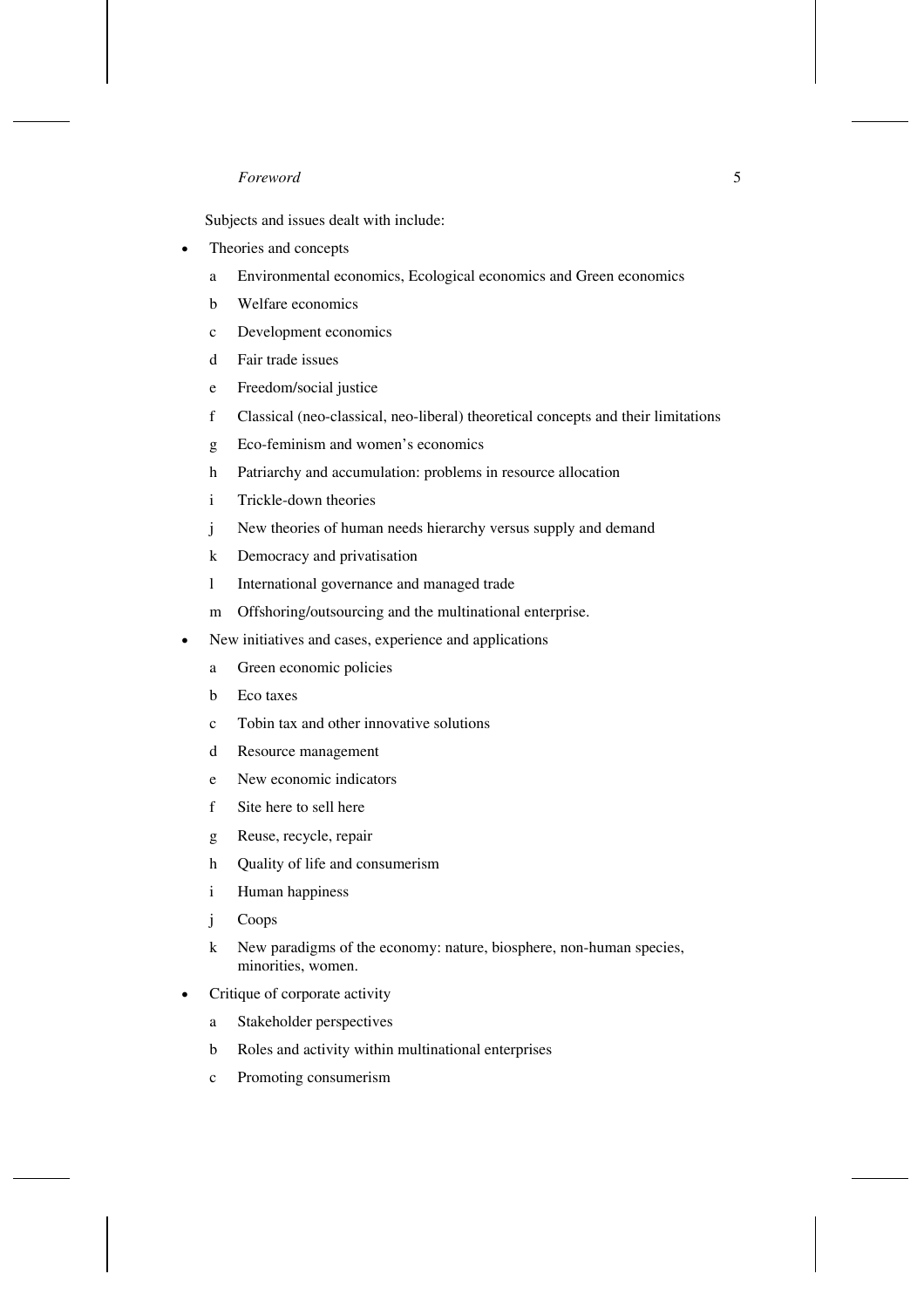- d Procurement
- e Corporate governance.
- Social justice in the economy
	- a Indigenous rights
	- b Aspects in less developed countries
	- c The role of local economies
	- d Balance of rich and poor in different societies
	- e Poverty and its effects
	- f Environmental justice.

The Journal has decided to propose a new approach in economics, which it defines under the term 'Green Economics'. From the perspective of the Journal, it is required to follow such a new approach despite some previous attempts to address at least part of the newly recognised issues the modern world faces, as existing attempts to address these concerns and problems are unsatisfactory. The Journal recognises the progress that has been achieved in moving on from the Environmental Economics approach towards an Ecological Economics approach.

In this introduction, only a brief overview of the different streams of thought is attempted, as this subject needs to be addressed in far greater detail and is effectively hitting the core issues of the problem with the current economic debate very quickly.

Environmental Economics is an attempt to incorporate the undeniable environmental problems seamlessly into existing economic concepts. The method preserves as much of conventional economic thinking as possible by firstly reducing environmental considerations from its more philosophical level to a mere simplistic interpretation that might otherwise be defined as nature conservation. In addition there is a tendency to summarise existing economic thinking like the theory of public goods, the theory of external effects, aspects of welfare economics and even game theory under this approach, despite the fact that major contributors to these developments did not have in mind to be used to preserve conventional and conservative economic thinking. There is not so much of a problem with existing economic concepts but more so with the resultant conservative picture of the economic world out of an amalgamation of selected concepts and skilfully designed assumptions.

Ecological Economics goes much further than Environmental Economics by accepting that there might be a change necessary to conventional wisdom. Concepts of Ecological Economics can therefore be very useful for the Green Economics approach. The central difference is, however, that Green Economics adds the distinctively holistic view to incorporate the wider social and cultural sphere into the issue and derives a truly integrated discussion about the subject. Green Economics therefore is the first ever attempt to address economics in the modern world as a social rather than a natural science that has great degrees of freedom and comfortably incorporates scientific findings from other real world, natural sciences in its thinking. The limitations and external effects caused by other human beings and nature are important restrictive factors in economics, which are acknowledged and included within the central themes of Green Economics.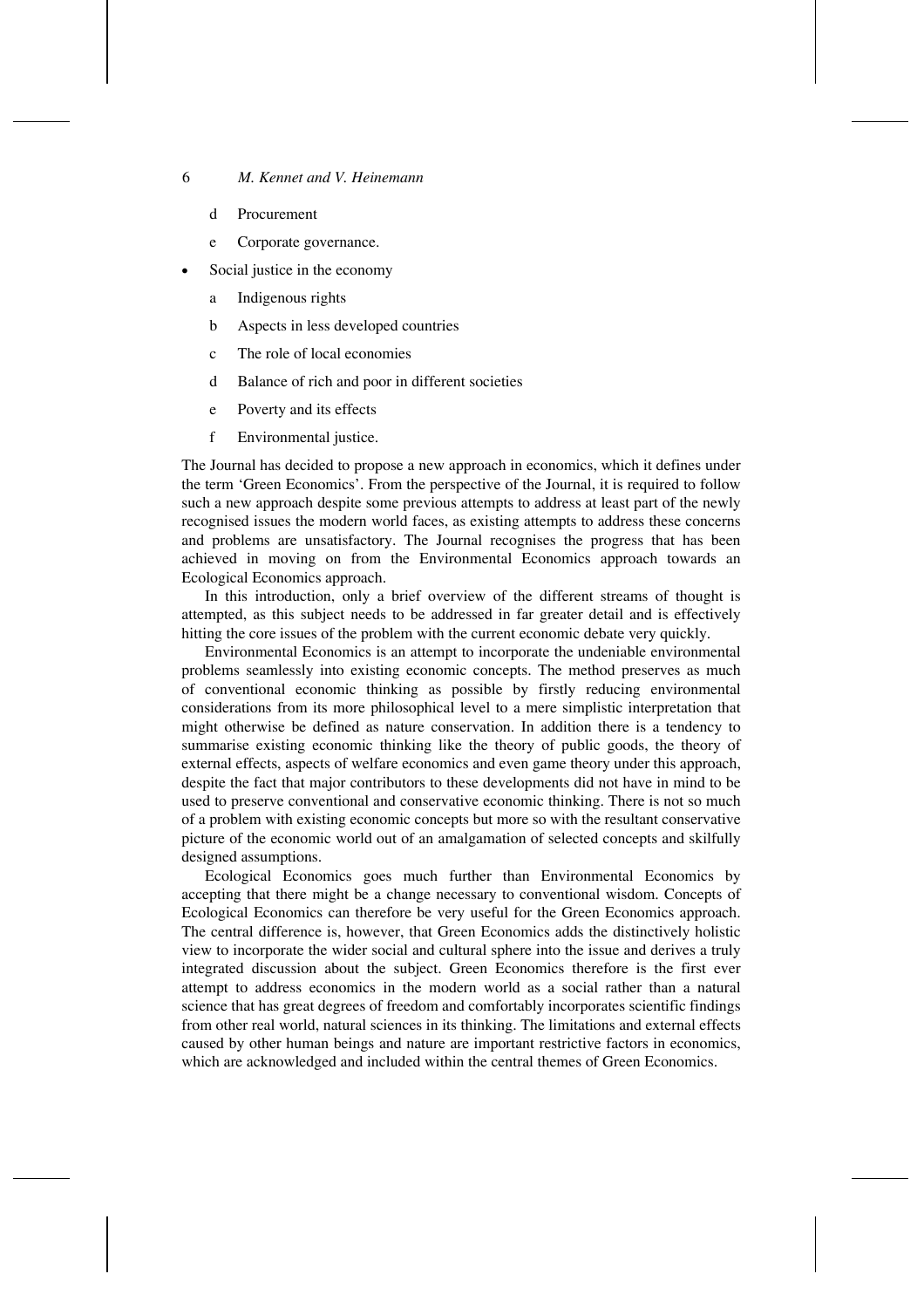All this needs to be explained in greater detail in the articles, as it is why economics has to be addressed from an entirely different perspective. Conventional economic thinking is so limited in scope in comparison to this new concept and as such proves that the very nature of economics, as a science of resource and requirements provision analysis and distribution, has still not been fully understood or is deliberately presented in a certain way because conventional 'economists' pursue other interests that can only be promoted by keeping economic research relatively simple and based on specific assumptions. This new critique is a topic to develop, which will be explored further during the life of this academic journal.

# *1.3 How the International Journal of Green Economics is related to the Green Economics Institute*

The *International Journal of Green Economics* is backed up by the Institute of Green Economics, which was founded shortly after the journal's inception. In its short one-year history, it has had more than 170 000 hits on the website and is a very fast-growing body. The aim of the journal is to further the spread and study of economics and social and environmental justice and to reflect these concepts in economic practise and theory at all levels. In this way, it is hoped to bring some balance into global economic life. It is an ambitious project but one that is already bearing fruit; the list of the Institute's Advisory board members is already both influential and impressive. The *International Journal of Green Economics* underpins the academic side of the approach the Institute follows, which complements the practical focus, the educational work, the communication with the wider public and the campaigning activities it also engages in. The journal will include specific articles that analyse a particular issue in depth to really challenge the conventions mainstream economics has created and the articles together will develop the holistic, long-term alternative in economics for which the Institute has been founded. The Institute's website is www.greeneconomics.org.uk.

## *1.4 How the International Journal of Green Economics relates to the Green Economics Institute Conferences*

The Green Economic Institute's regular and popular conferences are used as a tool to communicate on a regular basis with the wider public. Speakers are invited to present recent ideas to the attendees and the contributions may form the bases of some of the new articles in the journal. Some of the concepts used for conferences are innovative, including a Green Economics Retreat focusing on economic well-being, and a lively conference on feminist economics. In addition, contributors to the journal may present their concepts at conferences. The conferences form a vital part in the educational activities of the Institute, making available most recent economic ideas in the area of Green Economics.

*IJGE* is intended to provide a vehicle to help professionals; academics (including students and researchers); policy makers and campaigners working in the fields of international business, economics and local, regional and national government to educate, influence, propose solutions and share information and to learn from each others' work and best practice in the field, as well as to provide a forum to explore and share new ideas to economic problems.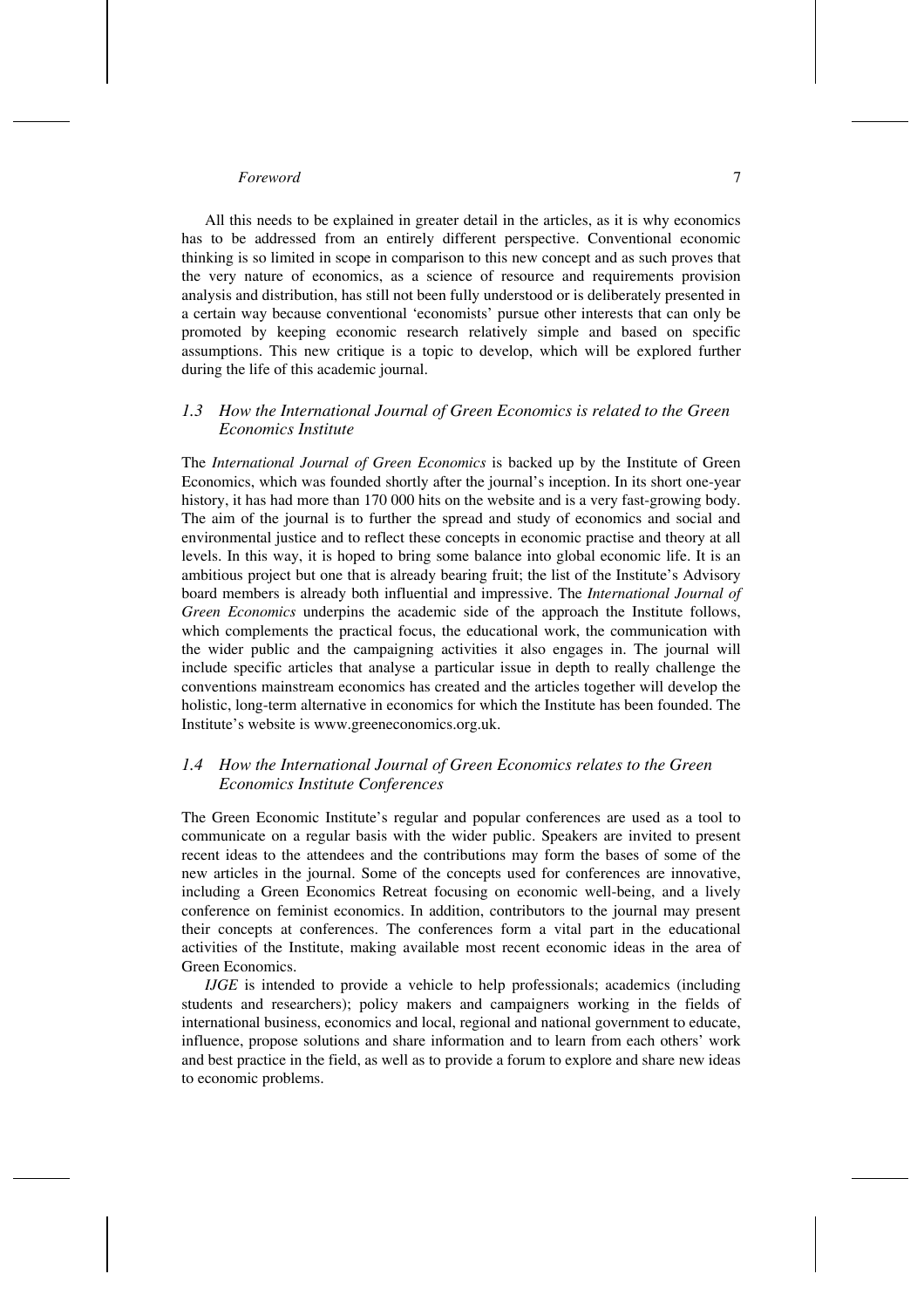The general flavour of *IJGE* is captured by the papers included in this Inaugural Issue. The articles in the journal will be firstly theoretical and philosophical, with defining articles exploring the potential of Green Economics. They are arranged in the following sections: scene setting, methodology discussions, examples, and suggestions for an overall research agenda and finally, some book reviews.

## **2 Definitions of Green Economics**

The theory, background, definitions and philosophy of Green Economics has still to be explored. It includes concepts to be found in other literatures, which have informed our thinking in launching the current Green Economics Project. Our article later in this issue, discusses the roots of Green thinking in the general philosophical literature, in the economics literature, and in particular draws on Hodgsons' (2001) book, *How Economics Forgot History* about how economics at the turn of the 20th century left its German historical school roots, where it sat firmly in the political economy and context, but then moved on to become a more and more technical, positivist analysis of a social subject. Adam Smith had given economics a strong transformational and moral aspect. It then, was influenced by modern philosophical ideas of form rather than content or context and became allegedly value-free and influenced by modern intellectual climates. A largely context-free and positivist, statistical and numerical exercise emerged. Under the new rules of logic, anything complicated or initially illogical was not considered. Indeed, the idea of peer review in Anglo-Saxon tradition became sovereign. Green Economics perspectives reclaims the idea, proven by both Noah and Copernicus, that the more people believing in an idea does not make the idea anymore correct or true. Nature carries on regardless of what people believe about it.

The approach taken in the article is intensely practical and quite specific in time and space. Green Economics also focuses on social and environmental equity and indeed offers solutions, which seem very attractive and are gaining in popularity and can help solve today's problems. Our article discusses what Green Economics might mean, how it draws on Green Literature, how it relates to Environmental Economics, Ecological Economics, and other economic projects. It also discusses the issues that are worthy of particular re-evaluation and definition, such as globalisation, social and environmental equity, intergenerational equity and ecology. The article, the journal in general and the Institute all argue for the complete reform of economic aims and practice. Additionally, the article appeals strongly for economics to develop into a multidisciplinary discourse of the kind advocated by Harrison (1992).

There is also discussion about the proper scope of Green Economics. Should it include notions of strong and weak sustainability, and managerial and environmental management concerns? There are two branches of this discourse and echoes of both can be found in other literatures. For example, it seems that the managerial strand has strong links to sustainable development, environmental economics, technological fixes for environmental problems, such as tradable permits, and at one end tries to manage the environment for business as usual and to mitigate and quantify and cost environmental problems. At this end perhaps, it might be argued that this logic can be found in Corporate Social Responsibility concepts and some aspects of stakeholder instrumental theory.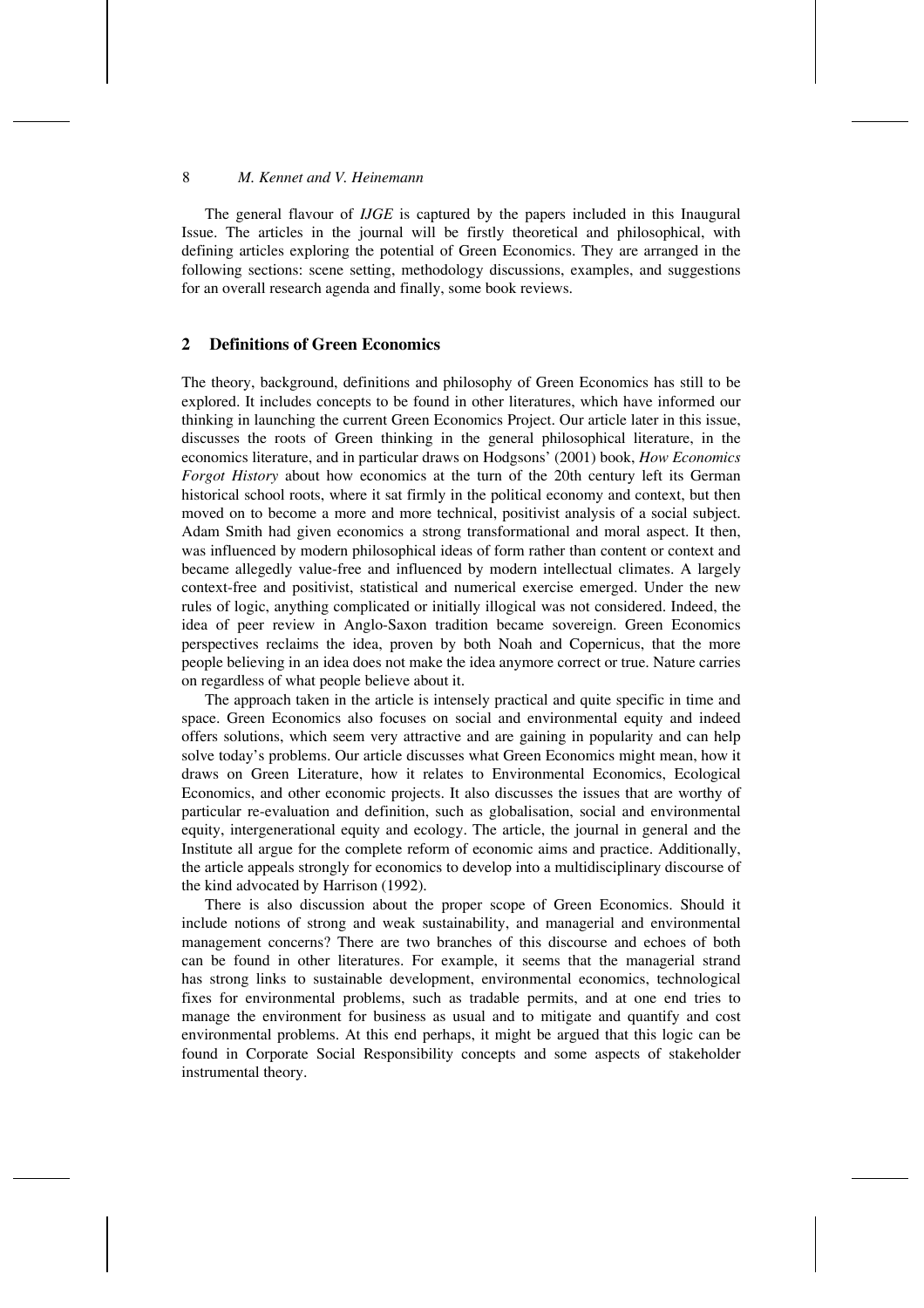At the other end of the spectrum are strong sustainability arguments, animal rights, the idea that the biosphere and non-human species should have standing and that only a complete rethink of economics is appropriate to deal with the issues, as Porrit and Winner (1988) argued this is nothing short of a non-violent revolution in the way we live our economic life. Strong sustainability and deep ecology does not compromise with the managerial arguments and there does appear to be evidence that in compromising with corporate interests in the voluntary management of the environment, the underlying destruction does continue. The difficulties of accepting that a new attitude and a change in what Dobson (2000) calls 'hearts and minds' are huge and there is a feeling of panic that if nothing was to be done until that mind set is achieved by the public, then it will be too late especially on such issues as climate change.

The journal editors therefore take the attitude that although the journal is intended to move the debate forward and to produce new scenarios and landscapes in Green Economics discourse, we need to understand what is wrong with the weak sustainability arguments and the power relationship issues that prevent corporate social responsibility from working.

The articles chosen in this first issue all provide a general insight into the temporal or spatial scope and other concepts that Green Economics explores. The journal is divided into a section of scene-setting articles, which all examine the basis of Green Economics, a section exploring the issues and methodology of Green Economics concepts, and a section of examples of where a Green Economics perspective is particularly useful. This is followed by a paper providing a research agenda and finally, a section of book reviews that help to shed light on the unique Green Economics perspective and vision. Subsequent issues of *IJGE* will provide papers, which will go into much more detail about these areas and provide research agendas for further investigation, as well as detailed examination of particular philosophical points, policy instruments and others, which develop a political economy theme.

### **3 Concluding remarks to the foreword**

As one can probably gather from this Foreword, the papers in this Inaugural Issue constitute a small introductory sample of the matters we hope to see addressed in *IJGE*. Upcoming issues of *IJGE* will be set aside to deal with philosophical developments and the complete reform of economics as it stands as a discipline. We look forward to the receipt of papers that shed new light on how Green Economics can be further developed, including contributions towards environmental and social equity and sustainability together with the prevention and elimination of poverty. We cordially invite all people interested in contributing to solve these dilemmas, to become engaged in the discussion and to join us and the Editorial Board on this new, exciting and fruitful journey.

### **Acknowledgements**

The editors would like to thank their families, all the people who have helped the Institute in its infancy, our publishers Inderscience, all the authors and you, the reader.